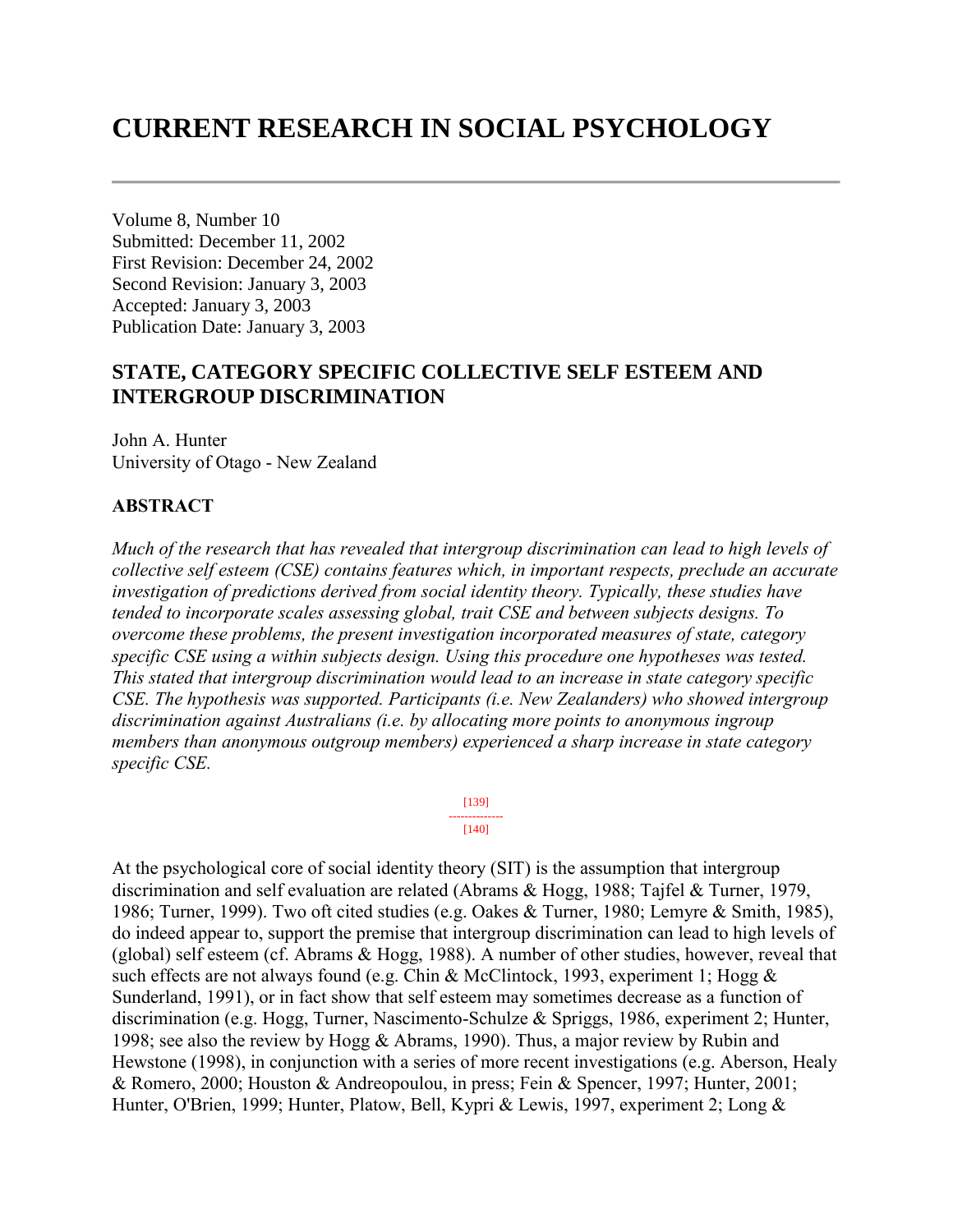Spears, 1998; Peterson & Blank, in press; Tarrant, North & Hargreaves, 2001) reveals little unconditional support for the idea that intergroup discrimination functions to elevate self esteem or the related notion that low or threatened self esteem leads to enhanced intergroup discrimination.

In light of such findings, it is perhaps unsurprising therefore that a number of researchers have begun to question the usefulness of self esteem (Brown, 1995; Messick & Mackie, 1989) or suggest that other motivational processes may be more relevant in this regard (Hogg  $\&$  Abrams, 1993; Hogg & Mullin, 1999). Others, however, posit that the role of self esteem in the social identity account of intergroup discrimination has yet to be adequately tested (Farsides, 1995; Hunter, Platow, Howard & Stringer, 1996; Hunter et al., in press; Long & Spears, 1997; Rubin & Hewstone, 1998). This, it is argued, is because much of the work concerned with investigating the relation between self esteem and intergroup discrimination is incompatible with the requirements of SIT .

Traditionally, many of those working in the field have used scales designed to assess what Rubin and Hewstone (1998) refer to as global, trait and/or personal self esteem. The use of these sorts of measures to assess predictions derived from SIT is especially problematic. This is because the social identity perspective, in seeking to understand the association between intergroup discrimination and self evaluation, emphasizes a model of the self which is multidimensional, context or state dependent and experienced at the level of the social group (Turner, Oakes, Haslam & McGarty, 1994). For this reason one obvious explanation for the contradictory findings in this area is simply that researchers have been using inappropriate measures of self esteem.

Cognizant of such problems, researchers have subsequently sought to develop alternative means by which to examine the esteem associated with group membership (e.g. Bergami & Bagozzi, 2000; Long, Manstead & Spears, 1994; Gagnon & Bourhis, 1996; Hunter et al. 1996; Platow et al., 1997). One such method has been developed by Luhtanen and Crocker (1992). These theorists, in an attempt to assess the esteem associated with social category membership, have recently developed a collective self esteem scale (CSE). Research incorporating the CSE (or, as is most often the case, its private subscale) is in several respects, encouraging with respect to the assumptions of SIT. Thus, the data from several experiments have revealed that category members who engage in various forms of intergroup discrimination are likely to experience higher levels of CSE (Branscombe & Wann, 1994; Chin & McClintock, 1993, experiment 2; Hunter, Reid, Stokell & Platow, 2000; Jackson & Smith, 1999, experiment 2; Maass et al., 1996, experiment 1)

In spite of the encouraging nature of these findings, the experiments referred to above contain features which, in important respects, are problematic for SIT. The first of these problems is especially pertinent to the work of Branscombe and Wann, Chin and McClintock and Jackson and Smith. In large part, this is due to the way in which these researchers have attempted to assess CSE. Following Luhtanen and Crocker (see also Crocker & Luhtanen, 1990), who use the scale to assess "a general cross-group tendency to have a positive social identity" (Luhtanen & Crocker, 1992, p. 304) each of the aforementioned authors have elected to examine the CSE associated with all the social groups people belong to (i.e. global CSE). With regard to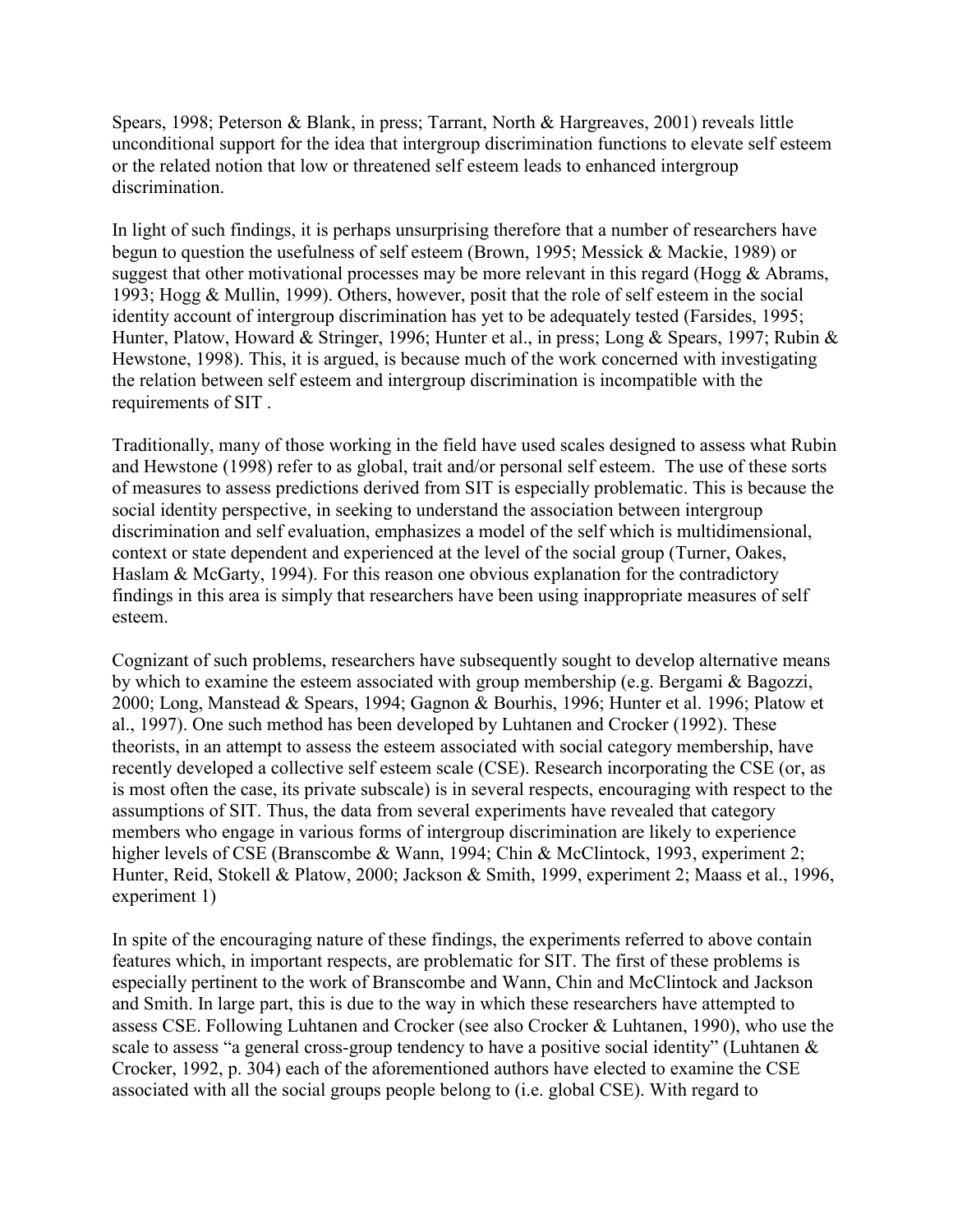predictions derived from SIT, there is, however, no logical reason why discrimination against one particular outgroup (i.e. Klees in the Chin & McClintock study, Russians in the Branscombe & Wann study and West Virginians in the Jackson & Smith study) should cause the esteem derived from a host of completely unrelated categories (e.g. those based on gender, ethnicity, religion and/or class) to be enhanced. Rather as has been argued by Abrams (1992) and others (e.g. Long et al., 1994, Long & Spears, 1997; Rubin & Hewstone, 1998), what one would expect, from the perspective of SIT, is that when the members of a "specific" social category (e.g. New Zealanders) engage in the successful display of intergroup discrimination against a relevant outgroup (e.g. Australians) it is only the CSE associated with that specific social category (and not others) that should be affected.

> [140] -------------- [141]

A second problem associated with the research investigating the link between intergroup discrimination and subsequent levels of CSE relates to the fact that the CSE was designed to measure stable, individual differences in CSE (see Luhtanen & Crocker, 1992, p. 303). The pertinent issue here, as noted by Long and Spears (1997) and Rubin and Hewstone (1998), is that within the SIT framework group based esteem is considered to be state dependent (i.e. affected by evaluations of the self which are made in the immediate situation, see also Turner et al., 1994). It follows therefore that to provide a proper test of those predictions which may be derived from SIT, it is necessary that we assess social identity derived self esteem in the present context. Put simply we should measure state rather than trait CSE (Rubin & Hewstone, 1998).

So far in our discussion, we have focused on two of the criticisms that may be leveled at the work in this field. Although one aim of the current investigation is to produce a methodology that will overcome these problems, an additional less cited criticism is also relevant. This shortcoming, originally noted by Abrams and Hogg (1988 p. 319), is based on the fact that many of the studies conducted in this field (regardless of the way in which the self is conceptualized) contrast the self esteem levels of those who do and do not display diverse forms of intergroup discrimination (cf. Branscombe & Wann, 1994; Hunter et al., 1996). Arguing that self esteem is a relative state, Abrams and Hogg stress here that if discrimination does lead to changes in self evaluation, this change (strictly speaking) should be discerned from a previously existing state. Thus, self esteem should be measured as part of a within subjects design as opposed to a between subjects design.

In summary, although a number of recent studies have revealed that intergroup discrimination can lead to high CSE each contains features which, in important respects, preclude an accurate investigation of predictions properly derived from SIT. Typically, these studies have tended to incorporate measures assessing global, trait CSE in a between subjects design. To overcome these problems, the present investigation assessed state category specific CSE prior to and following the display of intergroup discrimination. One hypothesis were subsequently tested. This stated that intergroup discrimination would lead to an increase in state category specific CSE.

## **METHOD**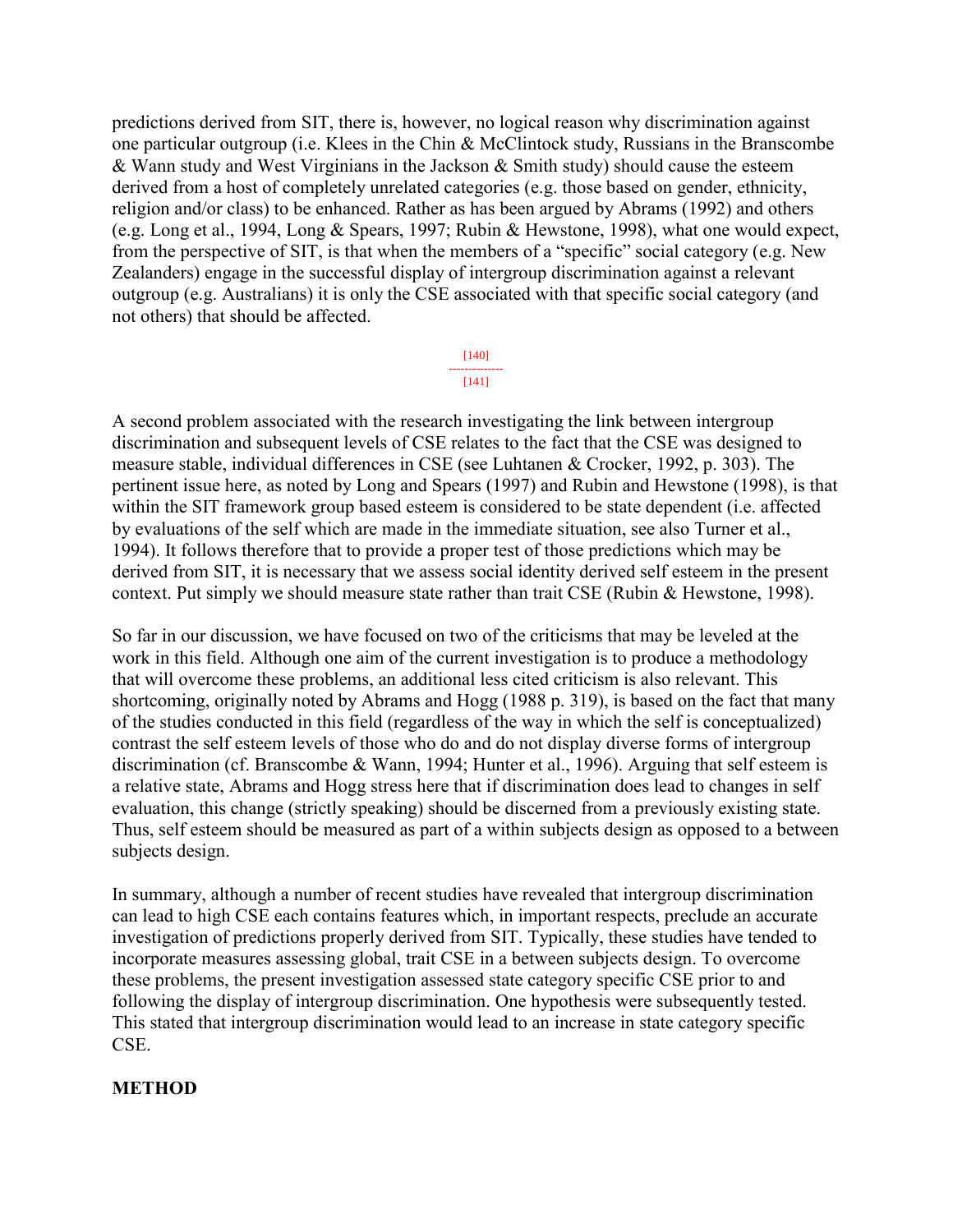## **Participants**

Ninety students attending the University of Otago took part in this study. All identified with and were born in New Zealand. The sample comprised approximately equal numbers of men and women. Because the study focused on national identity, gender was not examined as a variable. Conditions were run in groups of twenty or more.

#### **Design**

Experimental participants were given the opportunity to show intergroup discrimination by allocating different amounts of points to anonymous New Zealanders (ingroup members) and Australians (outgroup members). Control group participants were constrained to be fair towards ingroup and outgroup targets in so far as they were forced to allocate equal numbers of points to anonymous New Zealanders and Australians. Prior to and following the administration of the allocation tasks all participants completed scales assessing state category specific collective self esteem (CSE). This formed a 2 (condition: experimental/control) x 2 (CSE measurement: pre allocation to post allocation) mixed model factorial.

#### **Materials and procedure**

The study was introduced as being concerned with self perception, social judgment and behaviour. Participants were told that during the course of the investigation they would complete a number of response booklets and then engage in a short behavioural exercise. In an attempt to facilitate social identity salience (and thereby preclude this variable as a potential cause of self esteem change, see Abrams & Hogg, 1988 for a review) participants were informed that the study was specifically concerned with groups of New Zealanders and Australians. To further heighten this effect, and also control anticipated interaction time amongst ingroup and outgroup members, attention was drawn to the behavioural exercise that was to be carried out at the end of the study. This (bogus) exercise was said to involve a five minute interaction with ingroup members (i.e. New Zealanders) and a five minute interaction with outgroup members (i.e. Australians). Australians were said to be involved in an identical experiment being carried out simultaneously in an adjacent room. To ensure anonymity of responding, participants chose a code number from a box that was passed round the room. Participants were required to record this code number and the social group (i.e. New Zealanders) to which they belonged on each of their response booklets. Communication amongst participants was discouraged whilst the study was in progress.

[141]

-------------- [142]

#### **Booklet 1: Pre allocation state category specific CSE**

Aside from demographic details (e.g. date, place of birth, nationality), the first booklet presented to participants contained Luhtanen and Crocker's (1992) private collective self esteem subscale (CSE). This particular CSE subscale is designed to assess the extent to which people evaluate the social groups to which they belong. The questions comprising this subscale, are thus, deemed to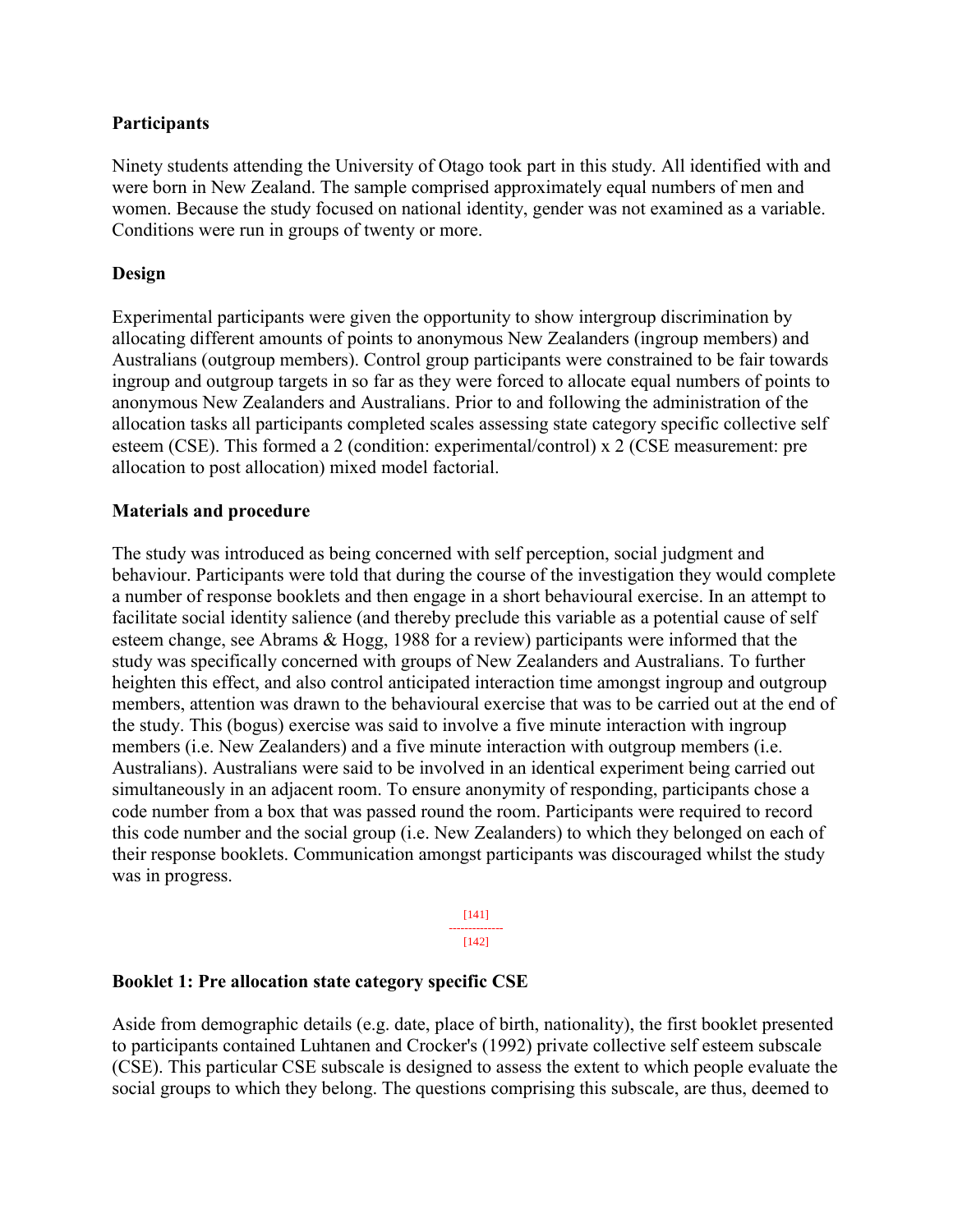be a close approximation of Tajfel's (1982) conception of social identity (Crocker & Luhtanen, 1990, p. 63, see also the review by Long & Spears, 1997). As such, this subscale thought to be an effective measure of social identity based self esteem (Rubin and Hewstone, 1998). Given that the scale is "easily adapted" to assess the esteem associated with a specific social identity (Crocker, Luhtanen, Blaine & Broadnax, 1994, p. 511), and in line with the rationale of the current investigation, the four items comprising this questionnaire were modified to refer to one particular social identity (e.g. "I feel good about being a New Zealander" and "I often regret that I am a New Zealander"). Half of the items were scored in the reverse order. Although the CSE was designed to measure stable, individual differences in collective esteem (see Luhtanen & Crocker, 1992, p. 303) to provide a proper test of those predictions which may be derived from SIT, the CSE subscale used in the present study was modified so that social identity related self esteem was assessed in the immediate context. Thus, participants were required to respond to all questions on the basis of how they "now feel"and "not as [they] usually feel." Responses were recorded on a 7 point Likert scale (1=agree strongly, 7=disagree strongly). Higher scores reflect more positive levels of state category specific CSE.

# **Booklet 2: Allocation matrices and post allocation state category specific CSE**

The second response booklet presented to participants contained 12, 13 choice, distribution matrices. Following other researchers in this area (e.g. Hogg & Sunderland, 1991; Platow, Harley, Hunter, Hanning, Shave & O'Connell, 1997) the matrices for those assigned to the experimental condition measured the pulls of MD on MJP + MIP (i.e. maximum difference on maximum joint profit and maximum in group profit), FAV on MJP (i.e. ingroup favouritism on maximum joint profit), F on FAV (i.e. fairness on favouritism) and their inverse. Points were allocated to anonymous ingroup and outgroup members. As recommended by Diehl (1989) and Platow et al. (1997) we used the difference in total points allocated to ingroup and outgroup members (rather than pull scores) as an index of intergroup discrimination. After Lemyre and Smith (1985) and Chin and McClintock (1993) the matrices for those assigned to the control condition were identical to those in the experimental condition with the exception that participants were required to allocate equal numbers of points to ingroup (i.e. New Zealanders) and outgroup (i.e. Australians) members. Thus, whilst participants in the experimental condition were presented with the opportunity to show intergroup discrimination (i.e. by means of their allocation task) participants in the control condition were constrained to show fairness (i.e. by means of their allocation task).

Immediately following completion of the matrices participants completed the same private CSE subscale as presented in the first response booklet. Participants were also asked to explain what they thought the study was really about, if they thought there was anything odd or unusual about the study and whether they wished to comment on any aspect of the study. Participants were then debriefed and thanked for taking part.

# **RESULTS**

Intergroup discrimination: In order to assess the levels of discrimination shown by participants in the experimental condition a repeated measures analysis of variance (ANOVA) was conducted on the number of points allocated to ingroup and outgroup members. Ingroup members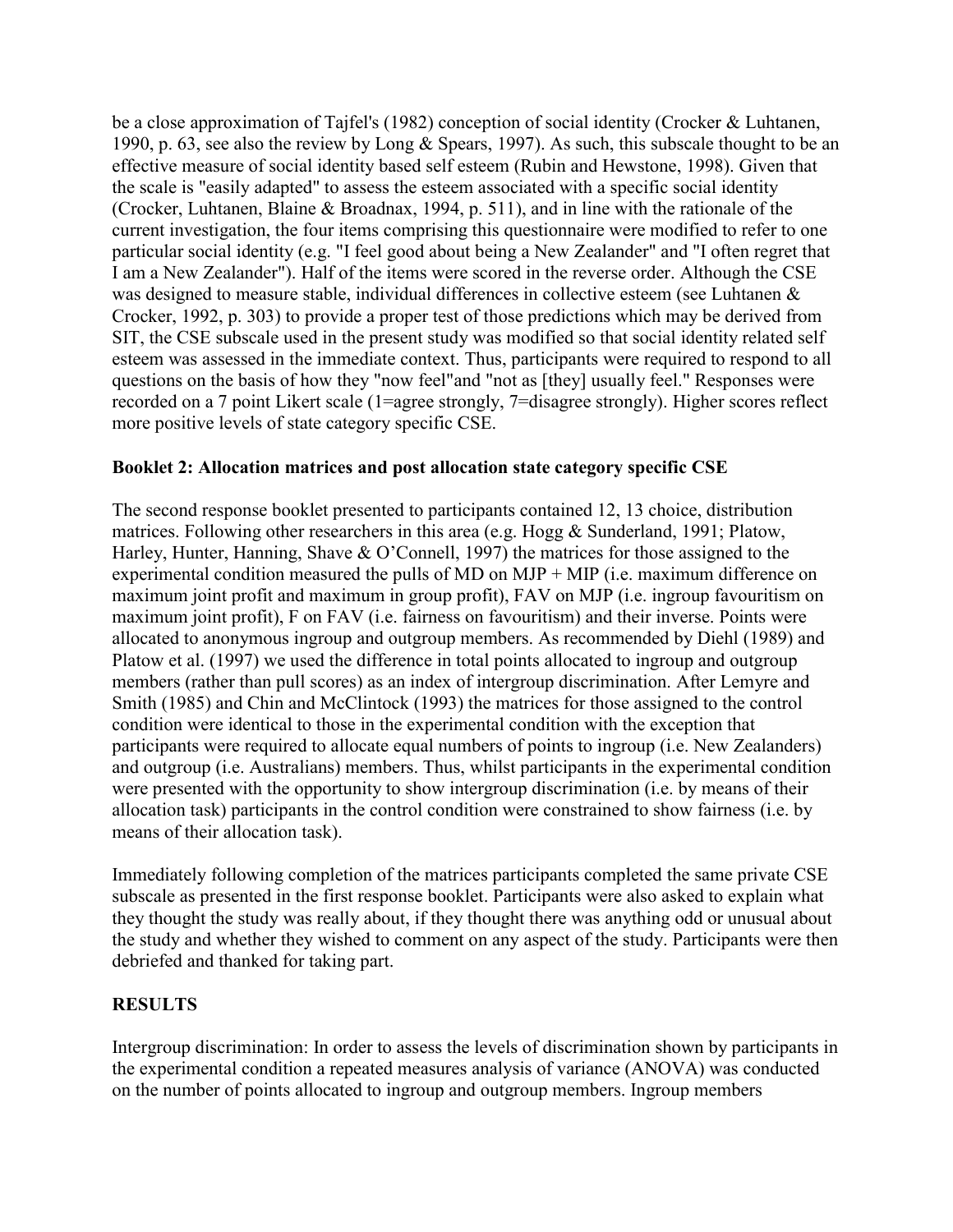$(M=207.80, sd=25.60)$  were awarded more points than outgroup members  $(M=171.09, sd=21.29,$  $F(1, 44)=26.87, p<.001$ ).

#### [142] -------------- [143]

State category specific CSE: Following the procedures used by other researchers in this broad area (e.g. Hunter et al., 1996, 1997) a 2 (condition: experimental/control) x 2 (time of CSE measurement: pre allocation to post allocation) mixed model analysis of variance (with repeated measure on the last factor) was conducted in order to examine the extent to which intergroup discrimination led to elevated state category specific CSE. Cell means are presented in Table 1. A main effect was found for time of CSE measurement  $(F(1, 88)=14.49, p<0.001)$ . This effect was, however, qualified by the expected interaction found between condition and time of CSE measurement  $(F(1, 88)=12.18, p<0.002)$ . Planned comparisons of the pre and post allocation CSE scores of those assigned to experimental and control conditions revealed an effect for those in the experimental condition (t(44)=4.62, p<.0005) but not the control condition (t(44)=.26, p>.79). Participants who were given (and took) the opportunity of engaging in intergroup discrimination experienced an increase in state category specific CSE. Correlations between all the variables for experimental and control participants may be seen in Appendix A.

| Table 1. Experimental and Control participants pre allocation and post allocation state |  |
|-----------------------------------------------------------------------------------------|--|
| specific collective self esteem (CSE)                                                   |  |

| Condition    | Pre allocation CSE | Post allocation CSE |
|--------------|--------------------|---------------------|
| Experimental | 21.58(4.14)        | $24.13(2.54)$ ***   |
| Control      | 22.62(3.99)        | 22.72(4.10)         |

Note, Higher scores denote more positive self esteem.

(Experimental, N=45, Control, N=45).

\*\*\* p<.0005 Increase in state specific CSE from pre allocation to post allocation by t-test.

# **DISCUSSION**

Previous research demonstrating that the display of intergroup discrimination can lead to high CSE (as opposed to personal self esteem) has tended to utilize scales assessing global, trait CSE and between subjects designs. In an attempt to redress these issues, the current study incorporated measures of state category specific CSE which were administered as part of a within subjects design. One hypothesis was subsequently tested. This stated that intergroup discrimination would lead to an increase in state category specific CSE. The hypothesis was supported. New Zealanders who showed discrimination in favor of the ingroup (i.e. by allocating more points to New Zealanders than Australians) experienced elevated levels of state category specific CSE.

The results of the current analyses are consistent with those reported by Branscombe and Wann (1994), Chin and McClintock (1993, experiment 2) and Jackson and Smith (1999). Each of these studies found higher levels of collective self esteem amongst those who engaged in diverse forms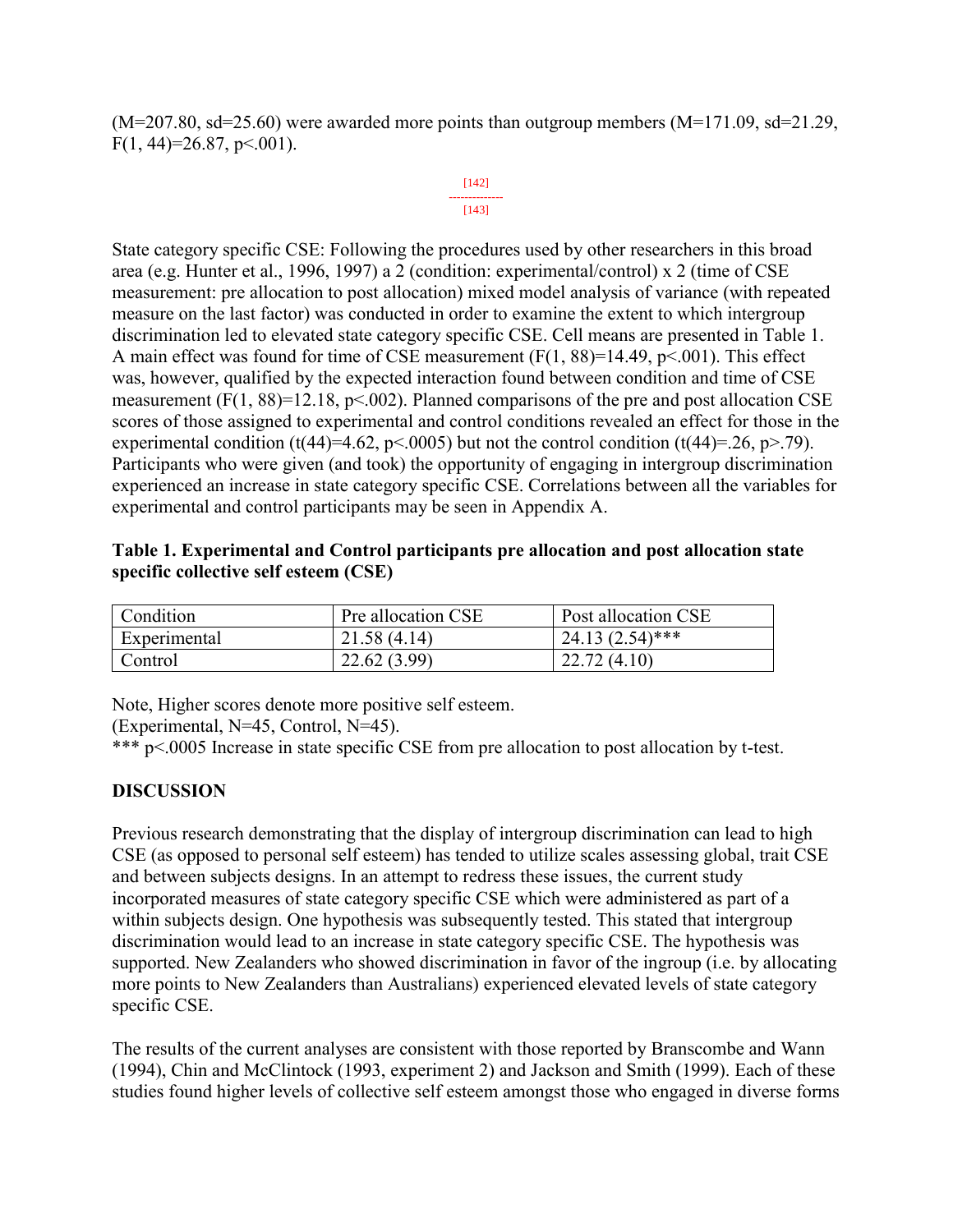of intergroup discrimination (i.e. the derogation of a threat relevant outgroup, forced discrimination and ingroup favoring evaluations). Given, however, that the researchers in each of these studies assessed trait global CSE, we would argue that the research outlined in the present study has allowed a more accurate investigation of those predictions which may be properly derived from SIT. Thus, in keeping with SIT, the results of the present research indicate that when the members of a "specific" social category (i.e. New Zealanders) display intergroup discrimination (by allocating more point to the ingroup) than a relevant outgroup (i.e. Australians), it is the esteem associated with this "specific" social category (i.e. New Zealanders) and not others (such as those based on religion, class, sporting team membership) that is elevated at the particular time in question.

> [143] -------------- [144]

In demonstrating that the display of intergroup discrimination can lead to elevated levels of state, category specific CSE, the findings outlined in the current investigation speak to the concerns of those who question the relevance of self esteem in explaining group based prejudice (e.g. Brown, 1995; Hogg & Abrams, 1993; Messick & Mackie, 1989). In coming to this conclusion we would nevertheless stress that it is not our intention to imply that intergroup discrimination and self esteem will be associated under all circumstances (see Abrams & Hogg 1988, 2001; Tajfel & Turner, 1979, 1986; Turner, Hogg, Oakes, Reicher & Wetherell, 1987) to question the relevance of the other important contextual variables which are undoubtedly involved in hostility between groups (e.g. Platow & Hunter, 2001; Tajfel, 1982) to suggest that self esteem is the only or indeed the primary motive involved in intergroup behaviour (e.g. Baumeister & Leary, 1995; Branscombe, Ellemers, Spears & Doosje, 1999; Hogg & Abrams, 1993; Hogg & Mullin, 1999). Rather, what we are saying is that social identity and self evaluation processes, assessed in the appropriate manner, are necessary factors in any comprehensive account of intergroup antagonism.

# **REFERENCES**

Aberson, C. L., Healy, M & Romero, V. (2001). Ingroup bias and self esteem: A meta-analysis. *Personality and Social Psychology Review*, 4, 157-173.

Abrams, D. (1992). Processes of social identification. In G. M. Breakwell (Ed), *Social Psychology of Identity and the Self Concept.* Surrey: Surrey University Press.

Abrams, D. & Hogg, M. A. (1988). Comments on the motivational status of self esteem in social identity and intergroup discrimination. *European Journal of Social Psychology*, 18, 317-334.

Abrams, D. & Hogg, M. A. (2001). Collective identity: Group membership and self-conception. In M. A. Hogg & S. Tindale (Eds), *The Blackwell Handbook of Social Psychology: Group Processes*. Oxford: Blackwell.

Baumeister, R. F. & Leary, M. R. (1995). The need to belong: Desire for interpersonal attachments as a fundamental human motivation. *Psychological Bulletin*, 117, 497-529.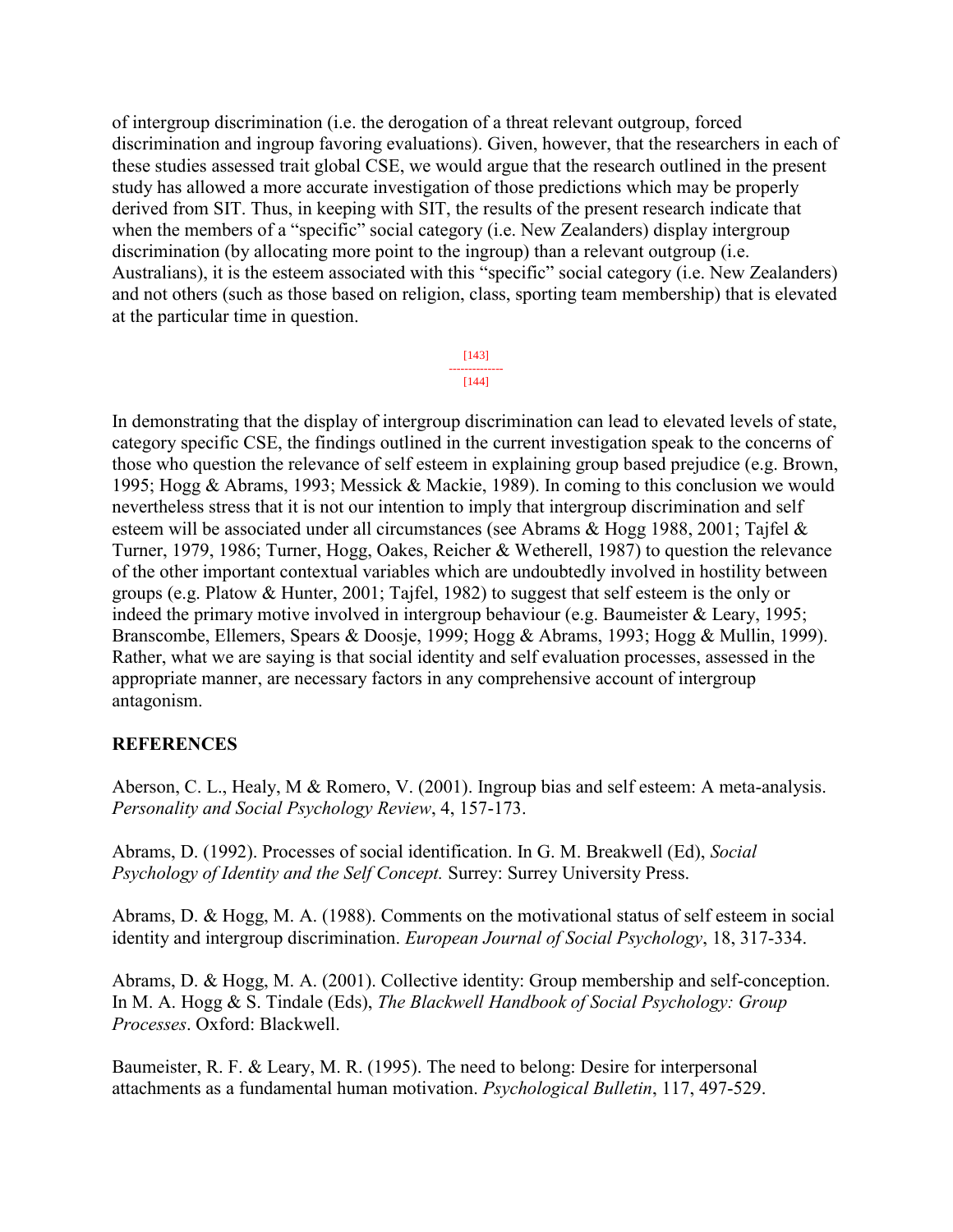Branscombe, N. R. & Wann, D. L. (1994). Collective self esteem consequences of outgroup derogation when a valued social identity is on trial. *European Journal of Social Psychology*, 24, 641-657.

Branscombe, N. R., Ellemers, N., Spears, R. & Doosje, B. (1999). The context and content of social identity threat. In. N. Ellemers, R. Spears & B. Doosje (Eds), *Social Identity: Context, Commitment, Content*. Oxford: Blackwell.

Brown, R. (1995). *Prejudice: Its Social Psychology*. Oxford: Blackwell.

Byrne, B. M. (1996*). Measuring Self-Concept Across the Life Span: Issues and Instrumentation*. Washington, DC: American Psychological Association.

Chin, M. G. & McClintock C. G. (1993). The effects of intergroup discrimination and social values on level of self esteem in the minimal group paradigm. *European Journal of Social Psychology*, 23, 63-75.

Crocker, J. & Luhtanen, R. (1990). Collective self esteem and ingroup bias. *Journal of Personality and Social Psychology*, 58, 60-67.

Crocker, J., Luhtanen, R., Blaine, B. & Broadnax, S. (1994). Collective self esteem and psychological well-being among White, Black and Asian college students*. Personality and Social Psychology Bulletin*, 20, 503-513.

#### [144] -------------- [145]

Diehl, M. (1989). Justice and discrimination between minimal groups: The limits of equity. *British Journal of Social Psychology*, 28, 227-238.

Farsides, T. (1995). Why social identity theory's self esteem hypothesis has never been tested and how to test it. Paper presented at the BPS Social Section Conference. York, September.

Fein, S. & Spencer, S. J. (1997). Prejudice as self-image maintenance: Affirming the self through derogating others. *Journal of Personality and Social Psychology*, 73, 31-44.

Gagnon, A. & Bourhis, R. Y. (1996). Discrimination in the minimal group paradigm. Social identity or self-interest. *Personality and Social Psychology Bulletin*, 22, 1289-1301.

Hogg, M. A. & Abrams, D. (1990). Social motivation, self esteem and social identity. In D. Abrams & M. A. Hogg (Eds), *Social identity Theory: Constructive and Critical advances*. London: Harvester/Wheatsheaf.

Hogg, M. A. & Abrams, D. (1993). Towards a single-process uncertainty reduction model of social motivation in groups. In M. A. Hogg & D. Abrams (Eds), *Group Motivation: Social Psychological Perspectives*. London: Harvester/Wheatsheaf.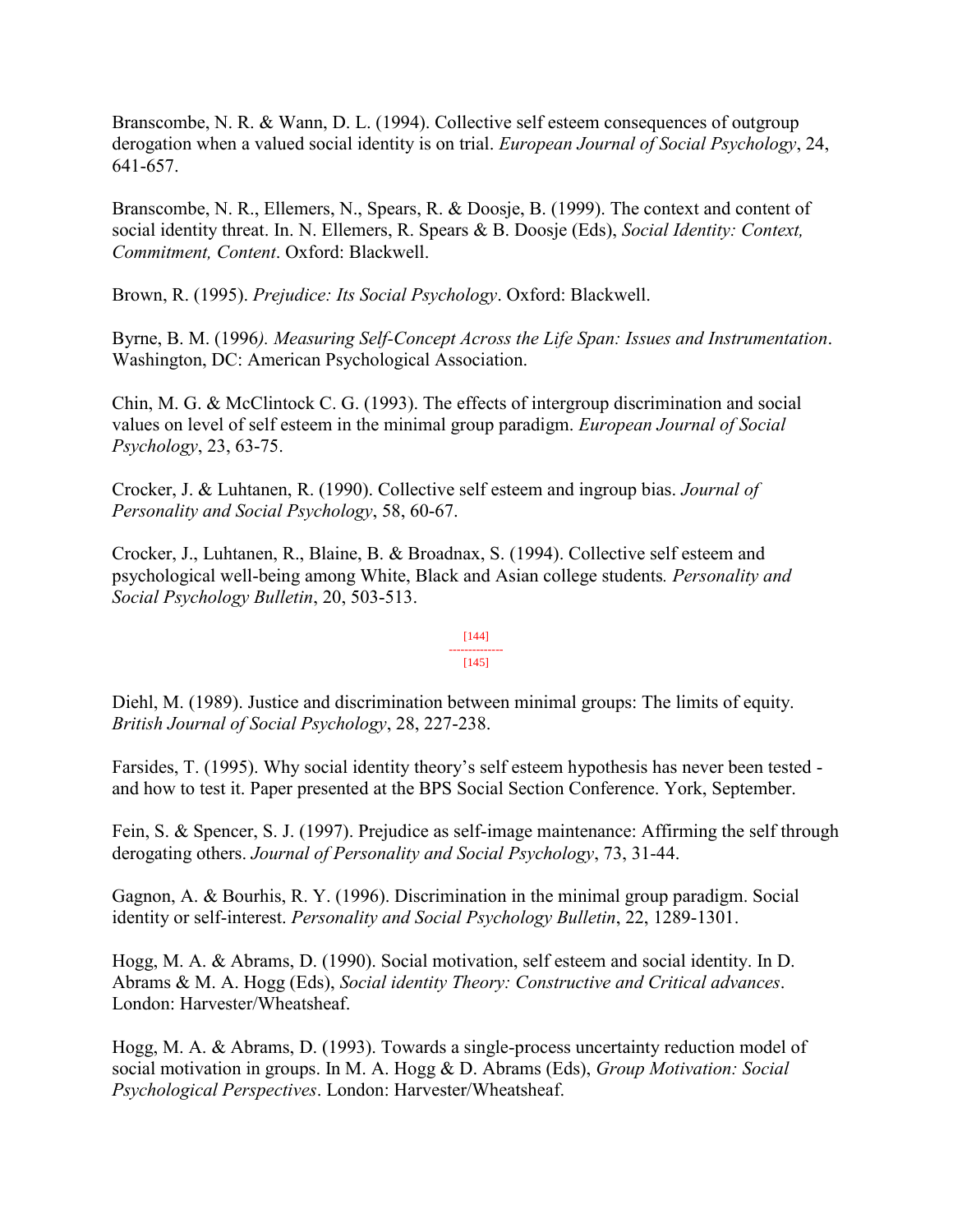Hogg, M. A. & Mullin, B. A. (1999). Joining groups to reduce uncertainty: Subjective uncertainty reduction and group identification. In D. Abrams & M. A. Hogg (Eds), *Social Identity and Social Cognition*. Oxford: Blackwell.

Hogg, M. A. & Sunderland, J. (1991). Self esteem and intergroup discrimination in the minimal group paradigm. *British Journal of Social Psychology*, 30, 51-62.

Hunter, J. A. (1998). Self esteem and intergroup evaluative bias amongst Christians *Current Research in Social Psychology*, 3, 74-87.

Hunter, J. A. (2001). Self esteem and in-group bias amongst a religious social category. *Journal of Social Psychology*, 3, 401-411.

Hunter, J. A., Kypri, K., Stokell, N., Boyes, M., O'Brien, K. S. & McMenamin, K. E. (in press). Social identity, self-evaluation and ingroup bias: The relative importance of particular domains of self esteem to the ingroup. *British Journal of Social Psychology*.

Hunter, J. A., O'Brien, K. S. & Grocott, A. C. (1999). Social identity, domain specific self esteem and intergroup evaluations: The relevance of important self esteem domains. *Current Research in Social Psychology*, 6, 160-177.

Hunter, Platow, M. J., Bell, L. M., Kypri, K.& Lewis, C. A. (1997). Intergroup bias and selfevaluation: Domain specific self esteem, threats to identity and dimensional importance. *British Journal of Social Psychology*, 36, 405-426.

Hunter, J. A., Platow, M. J., Howard, M. L. & Stringer, M. (1996). Social identity and intergroup evaluative bias: Realistic categories and domain specific self esteem in a conflict setting. *European Journal of Social Psychology*, 26, 631-647.

Hunter, J. A., Reid, J. M., Stokell, N. M. & Platow, M. J. (2000). Social attribution, self esteem and social identity. *Current Research in Social Psychology*, 5, 97-125.

Jackson, J. W. & Smith, E. R. (1999). Conceptualizing social identity: A new framework and evidence for the impact of different dimensions. *Personality and Social Psychology Bulletin*, 25, 120-135.

> [145] -------------- [146]

Lemyre, L. & Smith, P. (1985). Intergroup discrimination and self esteem in the minimal group paradigm. *Journal of Personality and Social Psychology*, 49, 660-670.

Long, K. M.& Spears, R. (1997). The self esteem hypothesis revisited: Differentiation and the disaffected. In Spears, R., Oakes, P. J., Ellemers, N. & Haslam, S. A. (Eds), *The Social Psychology of Stereotyping and Group Life*. Oxford: Blackwell.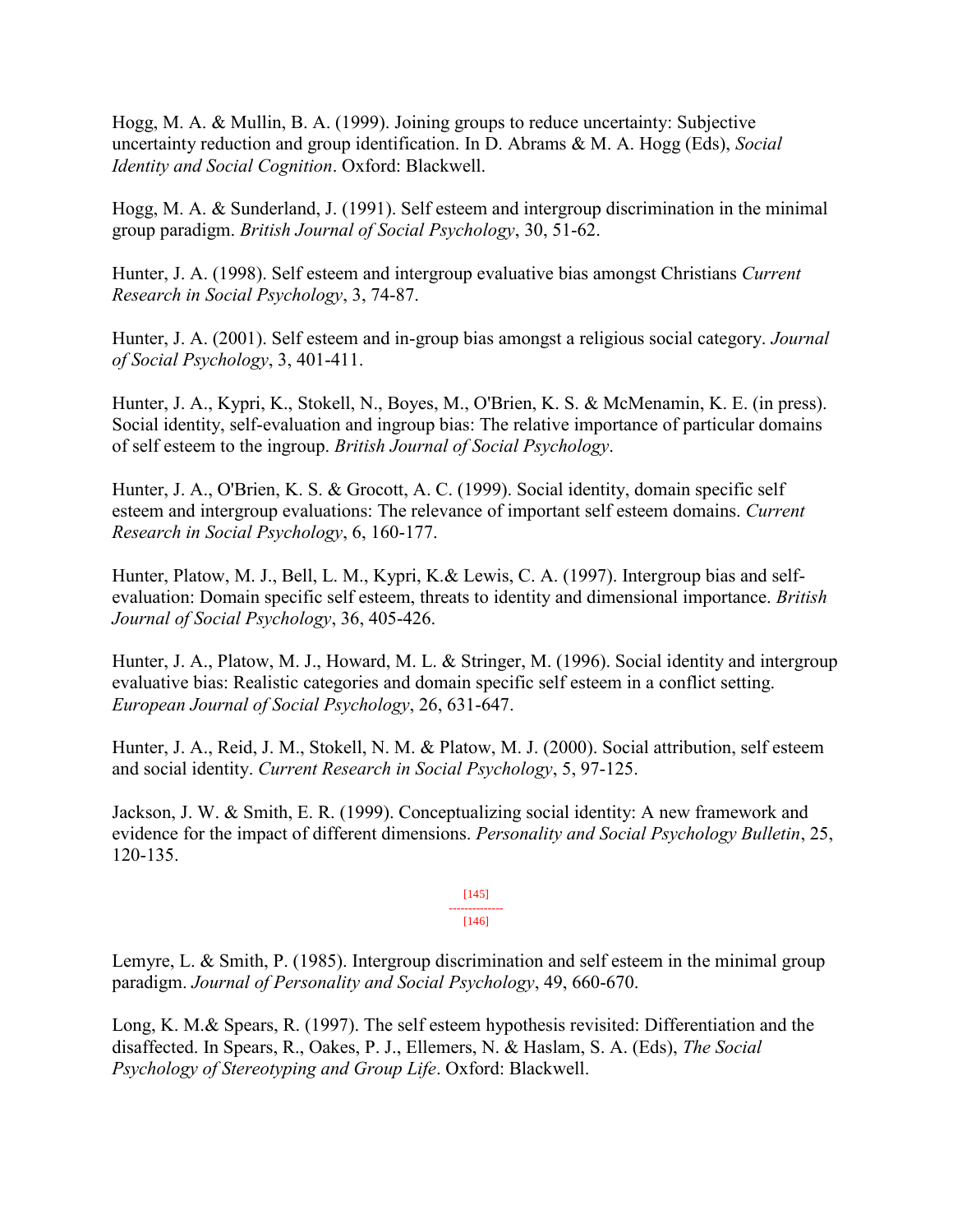Long, K. M. & Spears. (1998). Opposing effects of personal and collective self esteem on interpersonal and intergroup comparisons. *European Journal of Social Psychology*, 28, 913-930.

Long, K. M., Spears, R. & Manstead, A. S. R. (1994). The influence of personal and collective self esteem on strategies of social differentiation. *British Journal of Social Psychology*, 33, 313- 329.

Luhtanen, R. & Crocker, J. (1992). A collective self esteem scale: Self-evaluation of one's social identity. *Personality and Social Psychology Bulletin*, 18, 302-318.

Maass, A., Ceccarelli, R. & Rudin, S. (1996). Linguistic intergroup bias: Evidence for in-groupprotection motivation. *Journal of Personality and Social Psychology*, 71, 512-526.

Messick, D. M. & Mackie, D. (1989). Intergroup Relations*. Annual Review of Psychology*, 40, 45-81

Oakes, P. J. & Turner, J. C. (1980). Social categorisation and intergroup bias: Does minimal intergroup discrimination make social identity more positive*. European Journal of Social Psychology*, 10, 295-301.

Peterson, L. E. & Blank, H. (in press). Ingroup bias in the minimal group paradigm shown by three person groups with high or low state specific self esteem*. European Journal of Social Psychology*.

Platow, M. J., Harley, K., Hunter, J. A., Hanning, P., Shave, R. & O'Connell (1997). Interpreting in-group-favouring allocations in the minimal group paradigm. *British Journal of Social Psychology*, 36, 107-117.

Platow, M. J. & Hunter J. A. (2001). Realistic intergroup conflict: Prejudice, power and protest. In M Augoustinos & K. Reynolds (Eds), *Understanding the Psychology of Prejudice and Racism*. London: Sage.

Rubin, M. & Hewstone, M. (1998). Social identity theory's self esteem hypothesis: A review and some suggestions for clarification. *Personality and Social psychology Review*, 2, 40-62.

Tajfel, H. (1982). *Social Identity and Intergroup Relations*. Cambridge: Cambridge University Press.

Tajfel, H. & Turner, J. C. (1979). An integrative theory of intergroup conflict. In W. G. Austin & S. Worchel (Eds), *The Social Psychology of Intergroup Relations*. Monterey: Brooks/Cole.

Tajfel, H. & Turner, J. C. (1986). The social identity theory of intergroup behaviour. In S. Worchel & W. G. Austin (Eds), *The Psychology of Intergroup Relations*. Chicago: Nelson/Hall.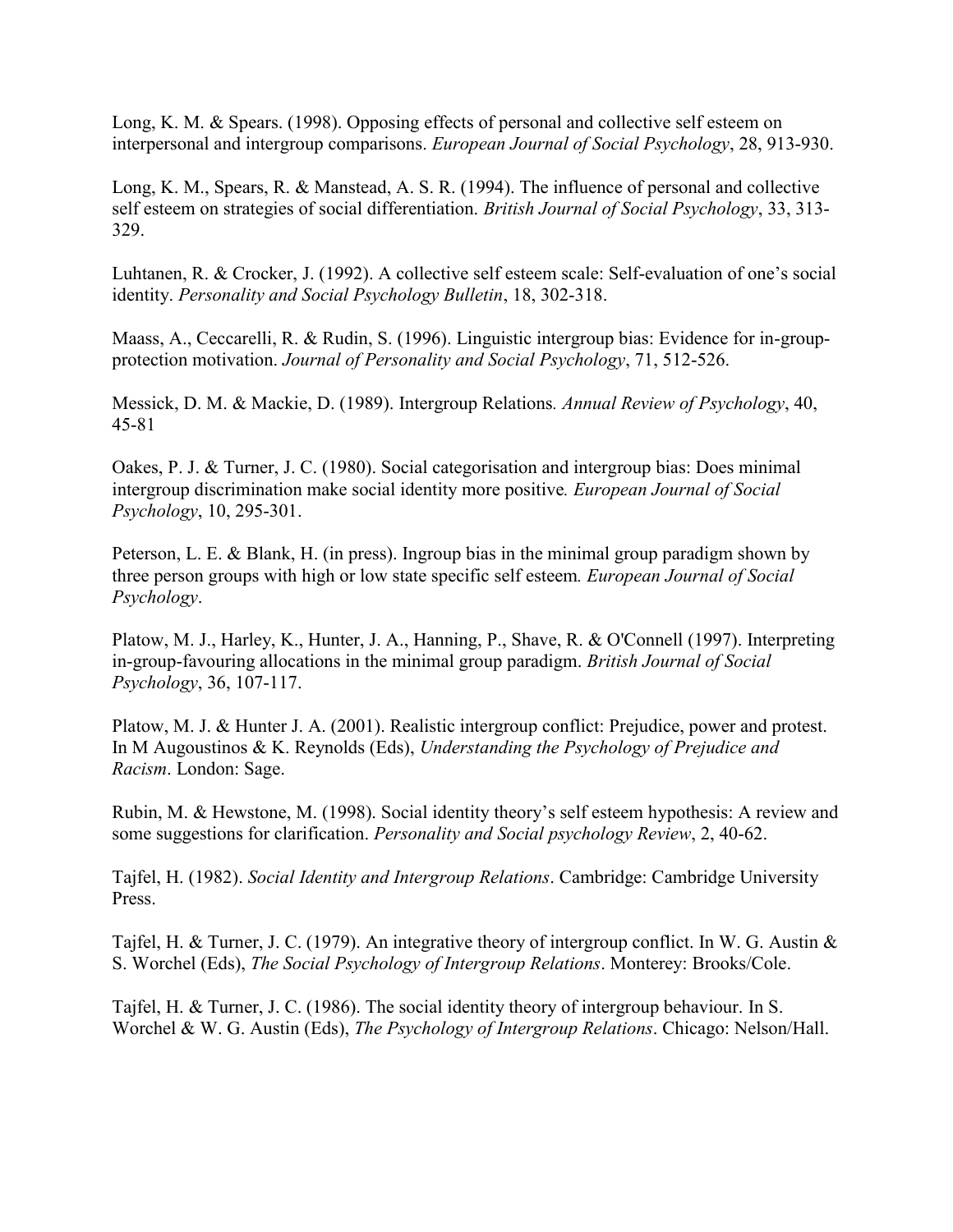Tarrant, M., North, A. C. & Hargreaves, D. J. (2001). Social categorization, self esteem, and the estimated musical preferences of male adolescents. *The Journal of Social Psychology*, 5, 565- 581.

> [146] -------------- [147]

Turner, J. C. (1999). Some current issues in research on social identity and self-categorization theories. In. N. Ellemers, R. Spears & B. Doojse (Eds), *Social Identity: Context, Commitment, Content*. Oxford: Blackwell.

Turner, J. C., Hogg, M. A., Oakes, P. J., Reicher, S. D. & Wetherell, M. S. (1987). *Rediscovering the Social Group: A Self-Categorization Theory*. Oxford: Blackwell.

Turner, J. C., Oakes, P., Haslam, S. A. & McGarty, C. (1994). Self and collective: Cognition and social context. *Personality and Social Psychology Bulletin*, 20, 454-463.

# **AUTHOR BIOGRAPHY**

John A. Hunter is a senior lecturer in social psychology at the University of Otago, Dunedin, New Zealand. His primary interests relate to social identity, self esteem and intergroup discrimination. His e-mail address is: *jhunter@psy.otago.ac.nz* 

## **APPENDIX A. CORRELATIONS BETWEEN ALL THE VARIABLES USED IN THE CURRENT STUDY SEPARATELY BY EXPERIMENTAL AND CONTROL CONDITIONS**

## **Experimental Condition**

|                  | Ingroup points | Outgroup points | CSE <sub>1</sub> | CSE <sub>2</sub> |
|------------------|----------------|-----------------|------------------|------------------|
| Ingroup points   |                | $-88**$         | .07              | .19              |
| Outgroup points  | $-88**$        |                 | $-.03$           | $-.16$           |
| CSE <sub>1</sub> | .07            | $-.03$          |                  | $.51*$           |
| CSE <sub>2</sub> | .19            | $-.16$          | $.51*$           |                  |

Ingroup points  $=$  points allocated to the ingroup Outgroup points = points allocated to the outgroup CSE 1. Pre allocation state specific CSE CSE 2 Post allocation state specific CSE

## **Control Condition**

|                  | Ingroup points | Outgroup points | $CSE_1$ | CSE <sub>2</sub> |
|------------------|----------------|-----------------|---------|------------------|
| Ingroup points   |                | 00.             | $-.09$  | $-.04$           |
| Outgroup points  | .00.           |                 | $-.09$  | $-.04$           |
| CSE <sub>1</sub> | $-0.09$        | $-.09$          |         | $.64*$           |